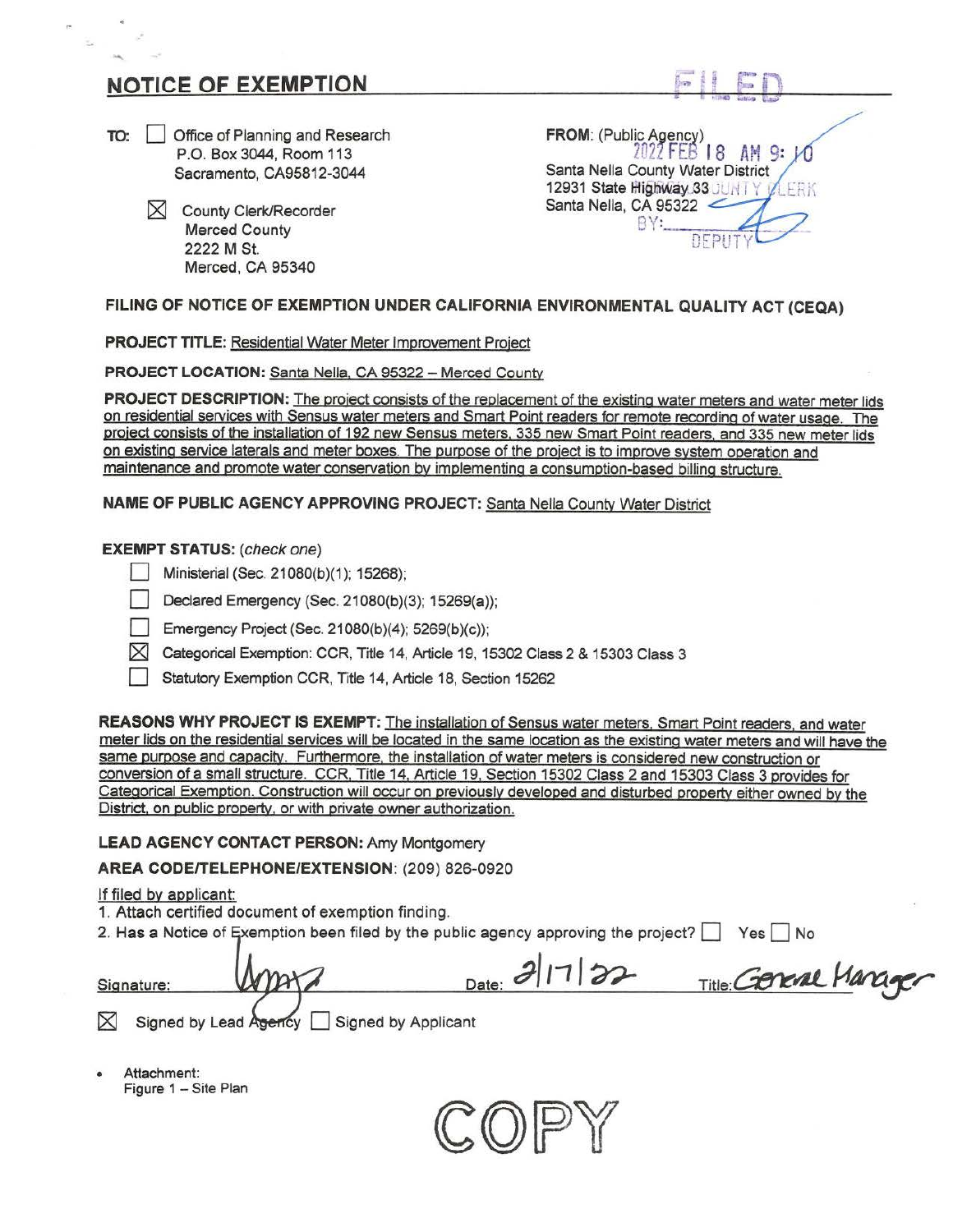

#### Legend

**Assessor Parcel** Install Sensus Meter, Smart Point Reader, and Meter Lid Install Smart Point Reader and Meter Lid

## SANTA NELLA COUNTY WATER DISTRICT **RESIDENTIAL WATER METER IMPROVEMENT PROJECT**

**FIGURE 1 SITE PLAN**